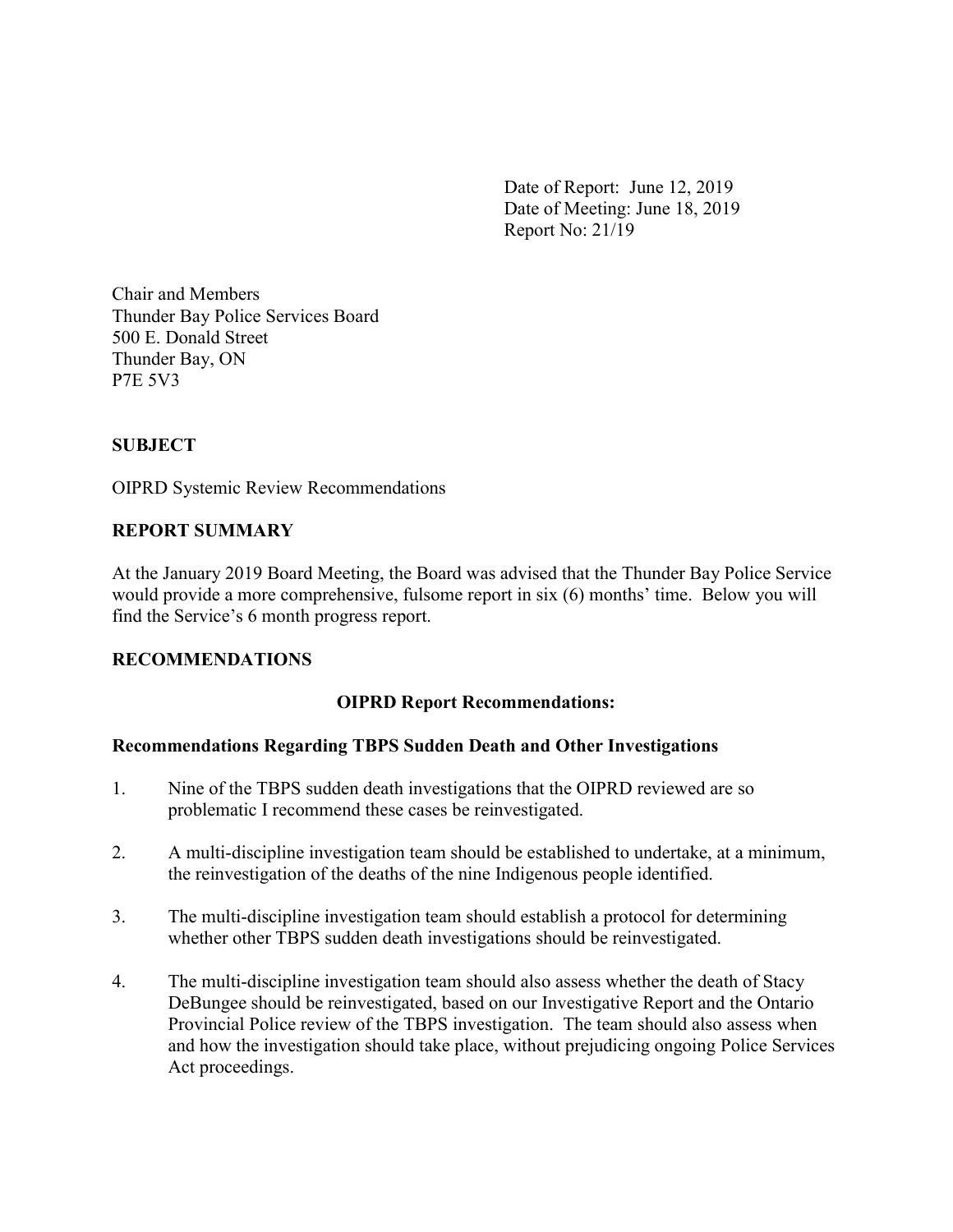5. TBPS should initiate an external peer-review process for at least three years following the release of this report.

## Progress Report on Recommendations 1 to 5:

It has been decided, in consultation with the Office of the Chief Coroner and the Ontario Forensic Pathology Service, that nine (9) of the cases identified by the OIPRD will be reviewed by an independent, multi-disciplinary and multi-agency team to determine investigative steps.

The nine cases are:

- 1. Christine GLIDDY
- 2. Shania BOB
- 3. Marie SPENCE
- 4. Aaron LOON
- 5. Sarah MOONIAS
- 6. Jethro ANDERSON
- 7. Curran STRANG
- 8. Kyle MORRISSEAU
- 9. Jordan WABASSE

The goals of these enhanced investigations include:

- Truth-seeking and transparency
- Restoring the confidence of the public and the affected communities and families
- Supporting the administration of justice
- Enhancing professional collaboration among the partner agencies
- Development of the Thunder Bay Police investigative team through application of best practices

There will be a three-tiered oversight framework to manage and conduct the investigations. It will be as follows:

- Executive Governance Committee will include the Thunder Bay Police Chief, Grand Chief of NAN, Chief Coroner, Chief Forensic Pathologist, and a retired Judge.
- Investigative Resource Committee will include a coroner, pathologist, crown attorney, toxicologist, forensic identification officer, Indigenous justice counsel, and defence counsel.
- Blended Investigative Team will include representation from the Thunder Bay Police (not previously involved in the named cases), NAPS, and an experienced retired investigator previously of a separate police service.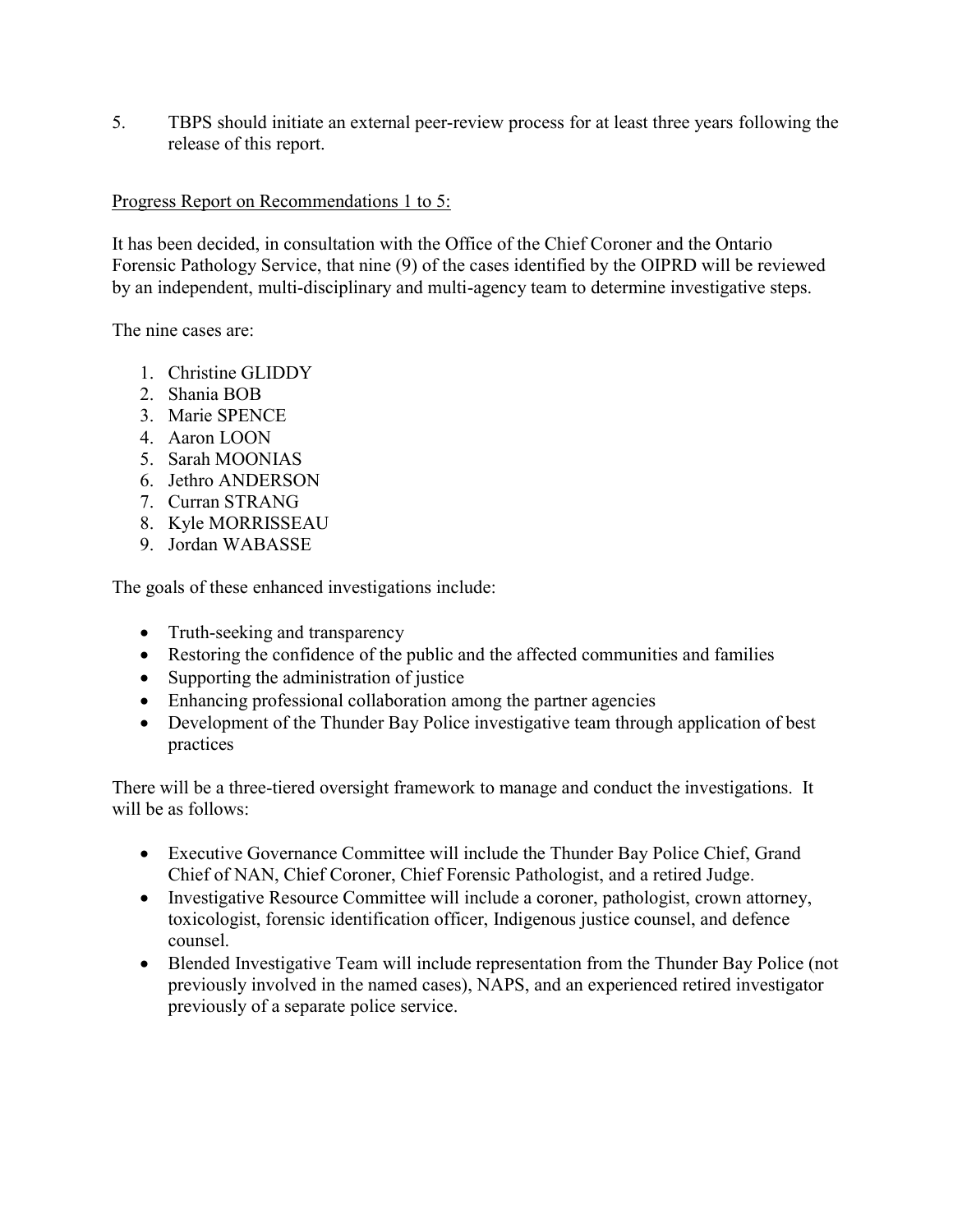The role of each of the tiers is as follows:

Executive Governance Committee

- Approve the re-investigative framework, procedures and terms of reference
- Track progress against key milestones
- Make public the re-investigative findings as appropriate
- Brief senior officials and key stakeholders
- Approve all completed reinvestigations
- Make recommendations for future investigations as appropriate
- Meet twice throughout the year

Investigative Resource Committee

- Act as expert resources for the Blended Investigative Team
	- o Sub-committees with particular expertise may be struck to respond to specific questions
- Meet at the discretion of the Blended Investigative Team, but no less than once every two months

Blended Investigative Team

- Conduct police reinvestigations as per agreed upon terms of reference
- Each case to be investigated by the external police service appointee, plus one or more investigators from Thunder Bay Police and NAPS
- Communicate with the affected communities and families
- Report to the Investigative Resource Committee and Executive Governance Committee

The tentative timeline being proposed to conclude the reinvestigations is:

- July to December 2019, commence reinvestigation
	- o September and December 2019, Blended Investigative Team meet with Investigative Resource Committee for update
- January 2020, all levels of reinvestigation meet with Executive Governance Committee for update
	- o Update to be made public as appropriate
- March and May 2020, Blended Investigative Team meet with Investigative Resource Committee for update
- June 2020, all reinvestigations completed and final report presented to the Executive Governance Committee for review and approval and public release

We are hopeful that the parties listed above will also make up the external peer-review process for the recommended three (3) year period.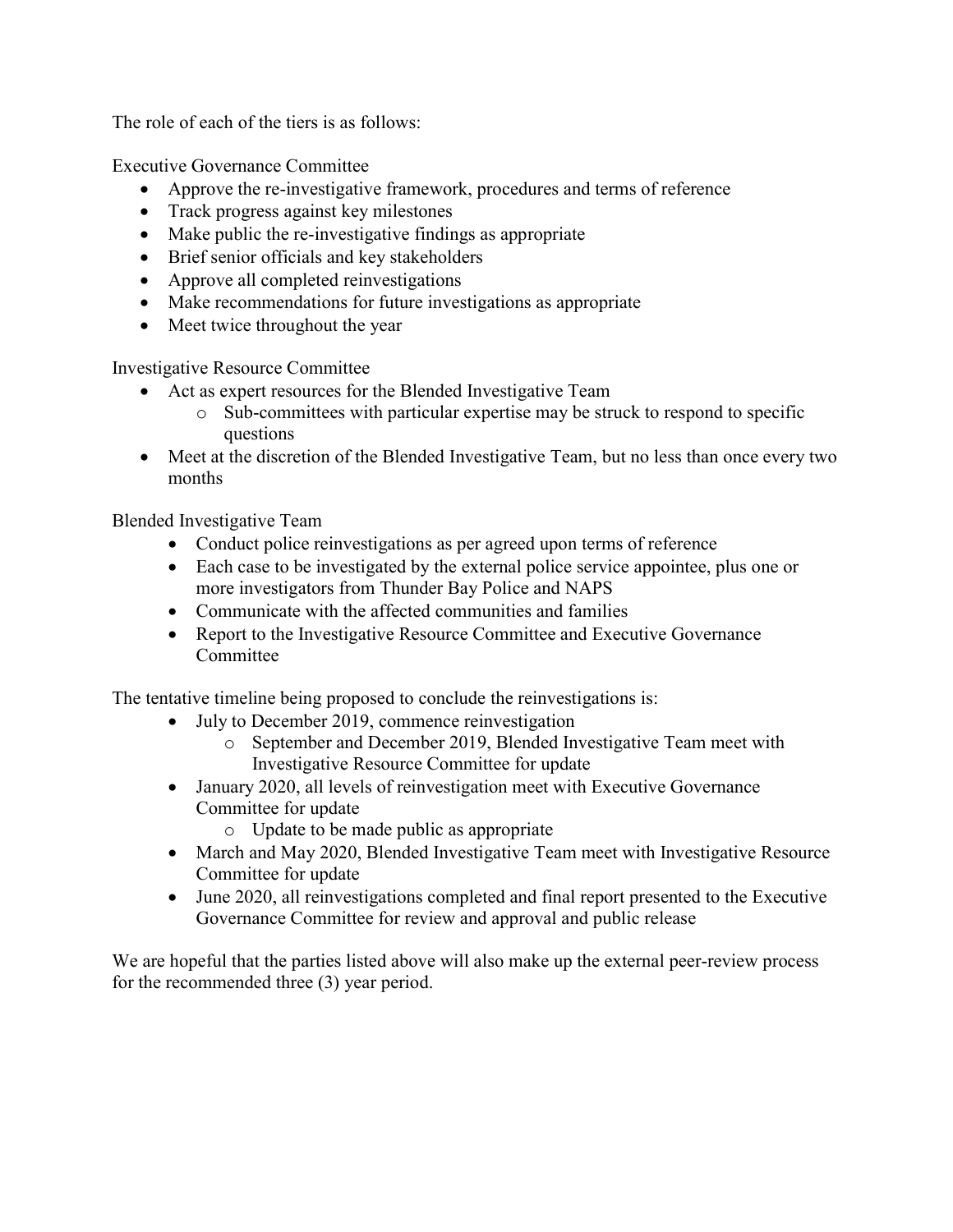## Recommendations Regarding TBPS Investigators and the Criminal Investigations Branch

6. TBPS should immediately ensure sufficient staffing in its General Investigation Unit in the Criminal Investigations Branch. Adequate resources must be made available to enable this recommendation to be implemented on an urgent basis.

#### Progress Report on Recommendation 6:

Funding and resources remain a large concern for TBPS. However, the budget for 2019 has been expanded in the amount of \$1,082,000, a portion of which will be utilized to add five (5) officers to the Criminal Investigation Branch. Further, the Branch underwent a reorganization to allow for better coverage and efficiency. The Units now work on a twelve (12) hour shift schedule, with four (4) days on, and four days off. The reorganization will be revisited shortly to determine if this is the best use of the currently available resources.

7. TBPS should establish a Major Crimes Unit – within the Criminal Investigations Branch – that complies with provincial standards and best practices in how it investigates serious cases, including homicides, sudden deaths and complex cases.

#### Progress Report on Recommendation 7:

A Major Crimes Unit has been established as a result of the above noted reorganization of the Criminal Investigation Branch. The official start date for the new Major Crime Unit was January 1, 2019. As of June 1, 2019 there was six (6) police officers (four Constables and two Sergeants) assigned to the Major Crime Unit.

In October of 2019, once our eight (8) additional recruits return from Ontario Police College and undergo additional internal training, there will be an additional four (4) police officers assigned to the Criminal Investigations Branch – two will be placed in the Major Crime Unit and two will be placed in the General Investigations Unit.

8. TBPS should provide officers, who have taken the appropriate training with opportunities to be assigned work with Criminal Investigations Branch and the Major Crimes Unit investigators to gain experience.

### Progress Report on Recommendation 8:

The TBPS does have a secondment program to allow for officers in other branches, such as Uniform Patrol, to spend time in the Criminal Investigations Branch. Unfortunately, this is becoming increasingly difficult to achieve as a result of needing more officers in all areas, but especially Uniform Patrol. As stated above, the Service will begin to utilize the secondment program once our recruits return from Ontario Police College and other officers are hired.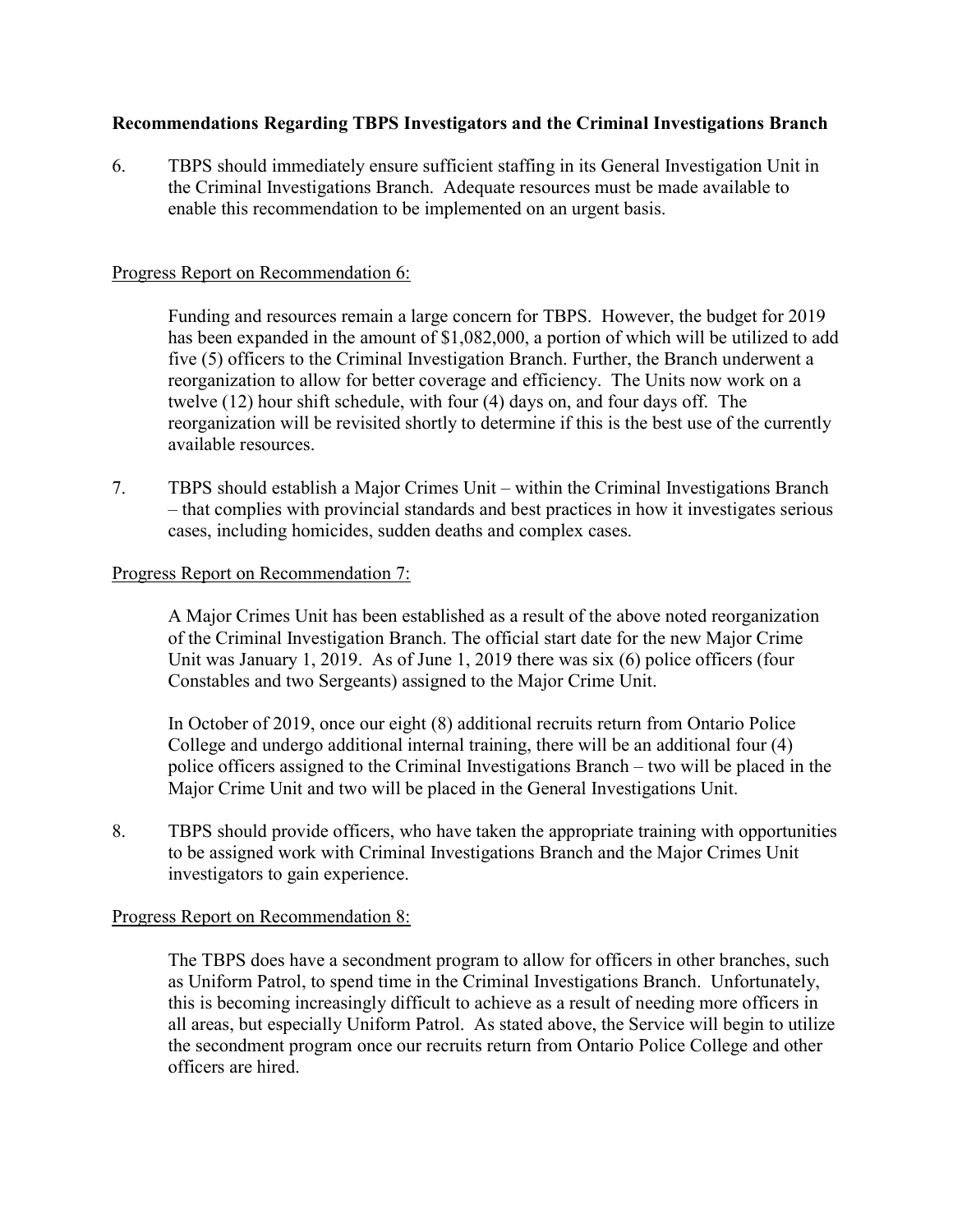However, to realistically allow for proper training and appropriate projections, additional officers will be needed in the Uniform Patrol Branch in upcoming budgets.

9. TBPS should develop a formalized plan or protocol for training and mentoring officers assigned to Criminal Investigations Branch and the Major Crimes Unit.

## Progress Report on Recommendation 9:

 The Criminal Investigations Branch and the Major Crime Unit, specifically, adhere to all provincially mandated policies and procedures on investigating crime.

The Service is also in the process of creating a Quality Assurance position which will be staffed with a Staff Sergeant. This position will be in charge of developing plans and protocols, as well as training packages. As a result, a formalized process will be compiled when the position is filled.

10. TBPS should develop a strategic human resources succession plan to ensure the General Investigations Unit, Criminal Investigations Branch and the Major Crime Unit is never without officers who are experienced in investigations.

### Progress Report on Recommendation 10:

While we are in process of completing this recommendation, it will be an ongoing endeavour – please see above. Again, this will require additional funding in order for it to be successful.

11. TBPS should establish procedures to ensure occurrent or supplementary reports relevant to an investigation are brought to the attention of the lead investigator or case manager. This must take place regardless of whether a case has been earmarked for Major Case Management.

### Progress Report on Recommendation 11:

This has been addressed. Please also note that in January 2019, the Ministry of Community Safety and Correctional Services released their Major Case Management Inspection Report that deals directly with these matters. All recommendations made in the Report have been fulfilled.

However, prior to the release of either Report, the Inspector of Criminal Investigations Branch implemented new procedures to ensure lead investigators and case managers were adequately apprised of their investigations. Changes were made to policy to reflect the above changes in procedures and protocols.

12. TBPS should develop procedures to ensure forensic identification officers are provided with the information necessary to do their work effectively.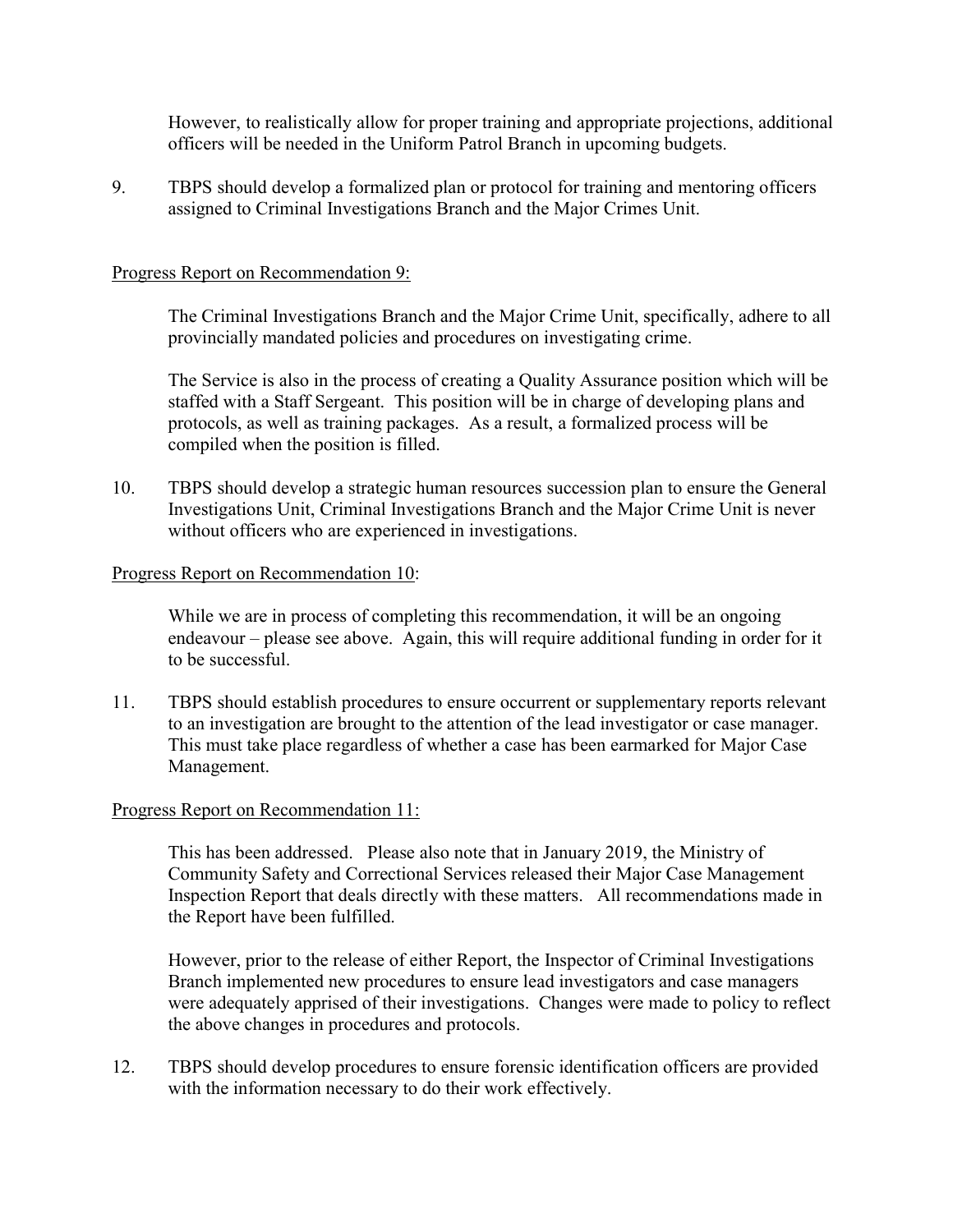## Progress Report on Recommendation 12:

In process – lead investigators and case managers are to ensure, on an ongoing basis, that forensic identification officers are kept apprised during the initial processing of the scene and that they are involved going forward.

A protocol is being worked on in conjunction with the Coroner to ensure open communication and to ensure best practices are utilized in all cases.

13. TBPS should immediately improve how it employs, structures and integrates its investigation file management system, Major Case Management system and its Niche database.

## Progress Report on Recommendation 13:

As stated above, the Ministry of Community Safety and Correctional Services has just released their Major Case Management Inspection Report that deals directly with these matters.

Further, the Service is currently in the process of looking into the migration to OPTIC to replace our current records management system, NICHE. Funding was secured in the 2019 budget to facilitate this transition in database.

14. TBPS should, on a priority basis, establish protocols with other police services in the region, including Nishnawbe-Aski Police Service and Anishinabek Police Service to enhance information-sharing.

### Progress Report on Recommendation 14:

Such protocols, both formal and informal, already exist. In addition to our policies and Memorandums of Understanding with other agencies mandating information sharing when necessary, the legislation is very clear that law enforcement agencies can share information between each other freely.

However, the migration to OPTIC will address the concerns of information sharing and the new database will allow for enhanced information-sharing capabilities.

# Recommendations Regarding Other TBPS Operational Areas

15. TBPS should fully integrate the Aboriginal Liaison Unit's role into additional areas of the police service. This would help to promote respectful relationships between TBPS and the Indigenous people it serves.

### Progress Report on Recommendation 15: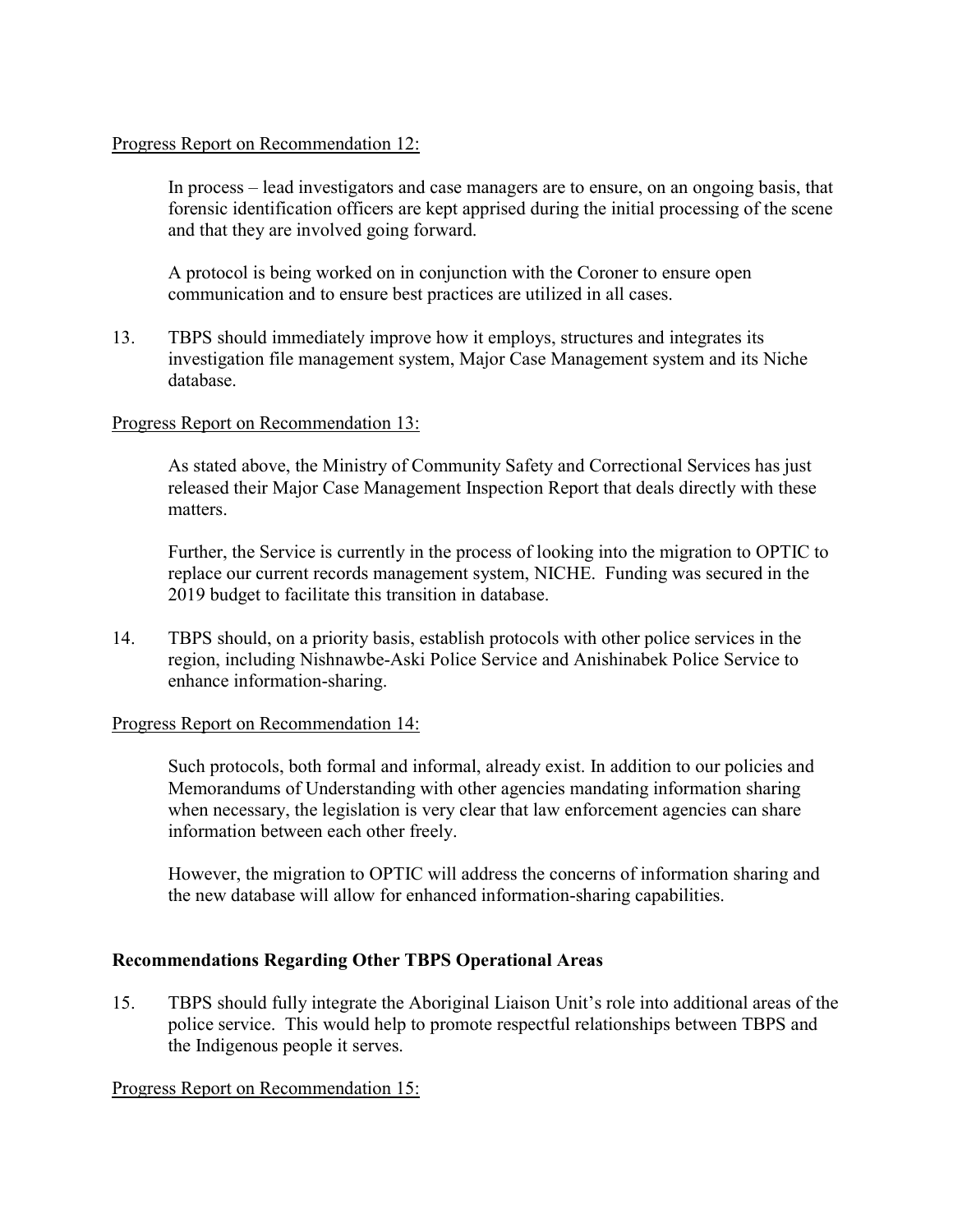The Service has been undergoing an Organizational Change Project, in which a consultant was hired and a committee of internal and external members were tasked with diversifying the Service and making it more inclusive. Part of this project was to look at the role of the Aboriginal Liaison Unit. The committee has identified areas of change and will be presenting to the Police Services Board in September 2019 when they have finalized their process.

16. TBPS should increase the number of officers in the Aboriginal Liaison Unit by at least three additional officers.

## Progress Report for Recommendation 16:

The Service's goal is to increase the number of officers in the Aboriginal Liaison Unit, however our current budget does not allow for this. In the 2019 budget, the Chief asked for one civilian position to be added to the ALU.

In the 2020 budget, the Chief may be making a request to allow for additional officers, some which could be added to the Aboriginal Liaison Unit, if the budget request is granted.

17. With Indigenous engagement and advice, TBPS should take measures to acknowledge Indigenous culture inside headquarters or immediately outside it.

### Progress Report for Recommendation 17:

In Process. In the main second floor lobby, we currently have on display the Robinson Superior Treaty and a Roy Thomas piece entitled "Relatives".

We will shortly be showcasing art received as a result of an art competition put on by the TBPS for Fort William First Nation artists called "a call for artists". The competition closed in late 2018 and we have recently acquired two paintings.

18. Thunder Bay Police Service should make wearing name tags on the front of their uniforms mandatory for all officers in the service.

### Progress Report for Recommendation 18:

In Process. The options have been compiled and have gone to the clothing committee for review and costing.

19. TBPS should implement the use of in-car cameras and body-worn cameras.

### Progress Report for Recommendation 19: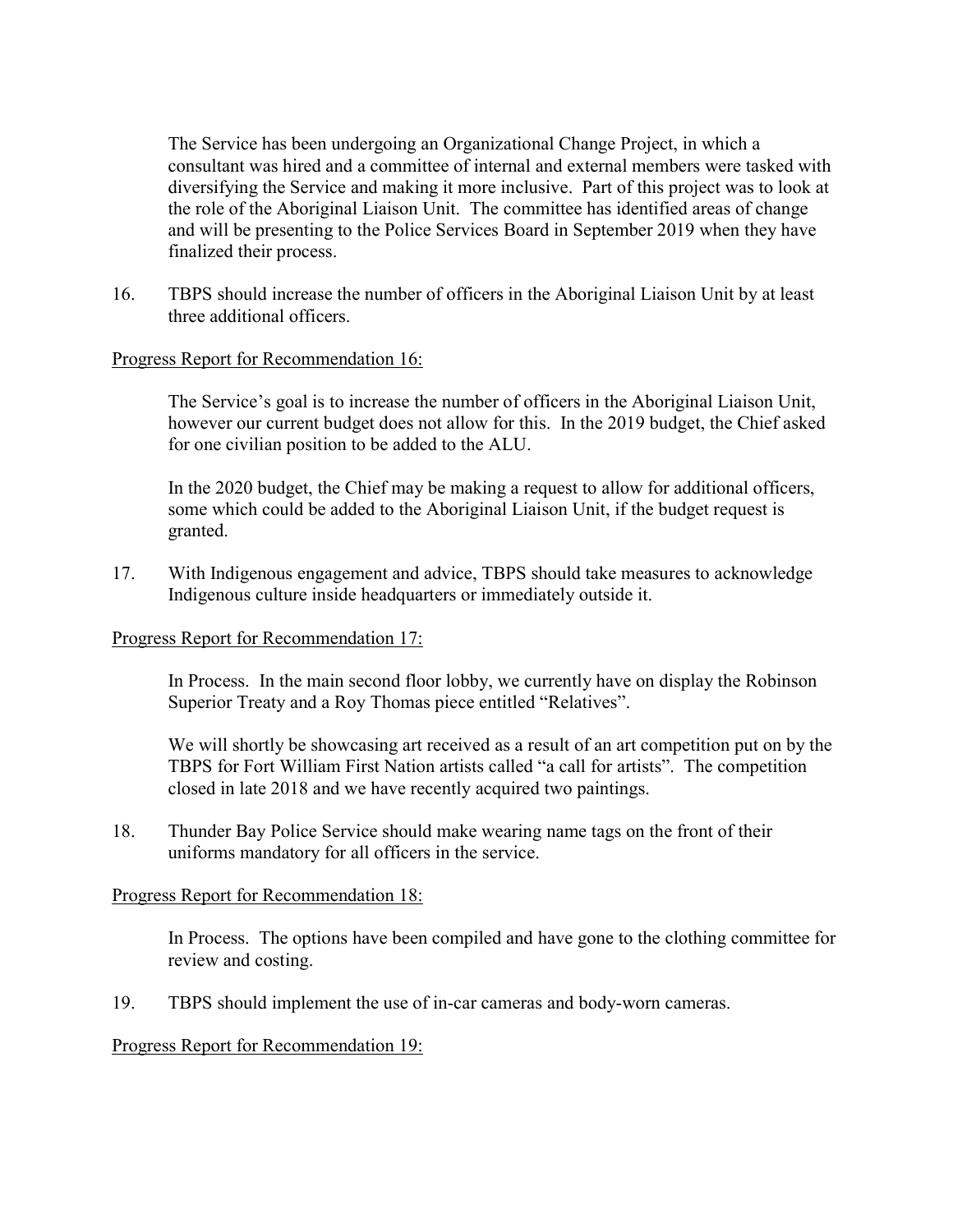The Service was engaged in a pilot project for the use of body worn cameras from November 2018 until the end of April 2019. During the pilot project, the Service's Traffic Unit was equipped with in-car cameras and body-worn cameras. For the final two months of the pilot project, the body camera was rolled out to 4 uniform patrol members for testing.

A Request for Information was published on May 30, 2019 on various public procurement sites. The information will be assessed at the end of June 2019 and a Request for Proposals will be issued in early July 2019.

While the Service is still working on solutions with respect to evidence, storage, retention and various IT matters, we are confident that body worn cameras would be an asset to both the Service and the community at large. The hope is to have body worn cameras up and running by the end of 2019.

Initial funding was approved in the 2019 budget to initiate this project. A report to the Thunder Bay Police Services Board will be provided at the July 2019 meeting as to the results of the pilot project.

20. TBPS should, through policy, impose and reinforce a positive duty on all officers to disclose potential evidence of police misconduct.

## Progress Report on Recommendation 20:

Such a duty already exists in our policy and in the legislation.

### Recommendations Regarding Missing Persons Cases

21. I urge the Ontario government to bring into force Schedule 7, the Missing Persons Act, 2018, as soon as possible.

### Progress Report for Recommendation 21:

Not Applicable. However, the *Missing Persons Act* will be proclaimed into force in January 2020. At that time, the Service will review and implement the necessary changes.

22. TBPS and the Thunder Bay Police Services Board should re-evaluate their missing persons policies, procedures and practices upon review of the report of the National Inquiry into Missing and Murdered Indigenous Women and Girls, due to be released on or before April 30, 2019.

### Progress Report for Recommendation 22: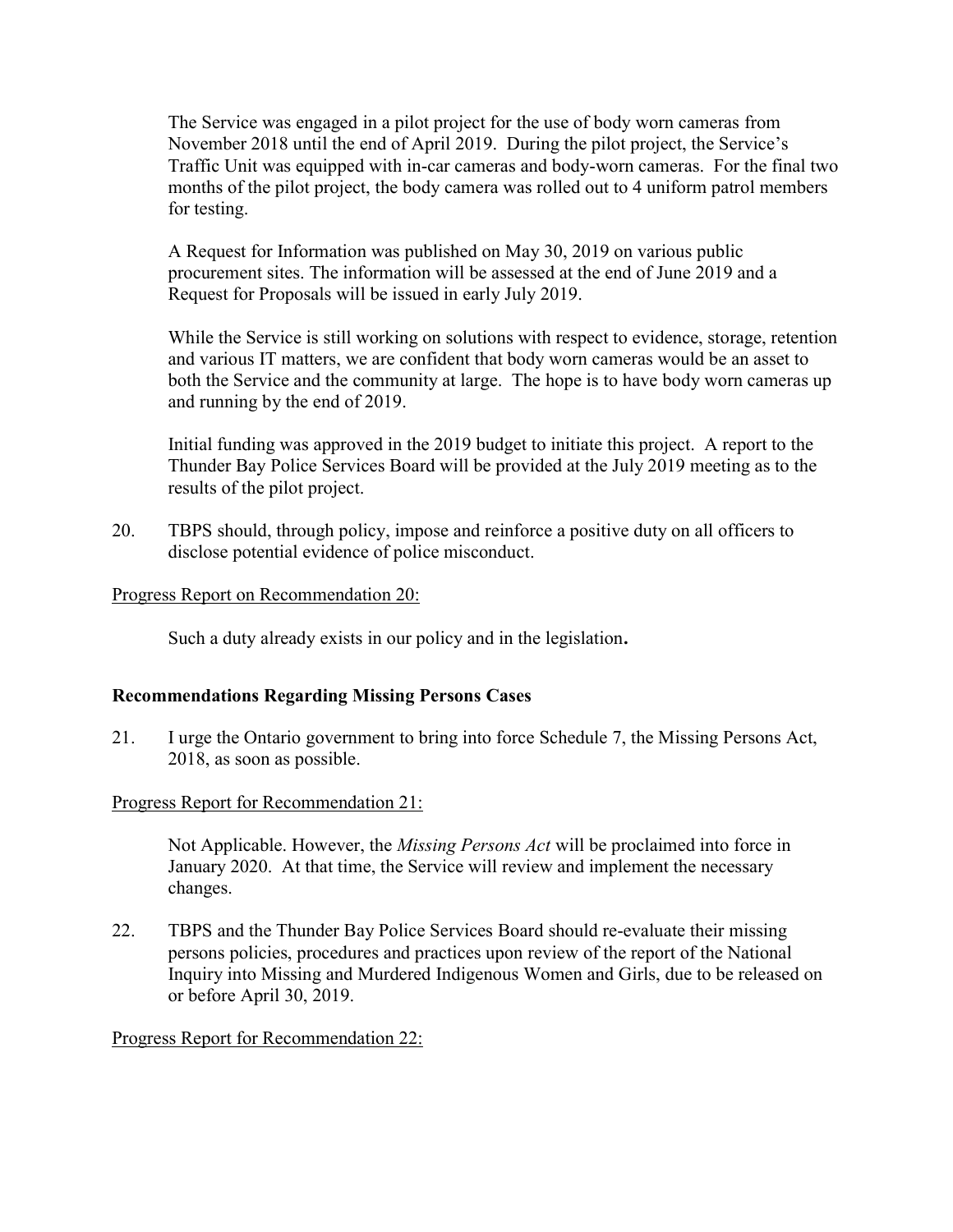The Report was released on June 3, 2019 and the Service is in the process of reviewing the 1200 page document. However, the Service has recently updated its Missing Persons Policy and continues to review it on an ongoing basis.

23. TBPS and the Thunder Bay Police Services Board should re-evaluate their missing persons policies, procedures and practices upon review of the Honourable Gloria Epstein's report on Toronto Police Service's missing persons investigations due to be released in April, 2020.

## Progress Report for Recommendation 23:

The Service will await the release of the Honourable Gloria Epstein's report and incorporate as necessary.

## Recommendations Regarding the Relationship between the Police and the Coroner's Office

- 24. The Office of the Chief Coroner, Ontario's Chief Forensic Pathologist, the Regional Coroner, and TBPS should implement the Thunder Bay Death Investigations Framework on a priority basis and should evaluate and modify it as required, with the input of the parties, annually.
- 25. The Office of the Chief Coroner should ensure police officers and coroners are trained on the framework to promote its effective implementation.
- 26. The Office of the Chief Coroner and TBPS should publicly report on the ongoing implementation of the framework in a way that does not prejudice ongoing investigations or prosecutions.

### Progress Report on Recommendations 24 – 26:

The Service has just concluded in-house training with all officers that addresses the investigative relationship between the Police and the Coroner.

The Service is also in the process of developing further training regarding the investigative framework and will reach out to the Coroner's office to conduct joint training.

# Recommendations Regarding the Relationship between the Police and Pathologist

27. The Ontario Forensic Pathology Service should train all pathologists on the Intersection of Police and Coroners for Thunder Bay Death Investigations as set out in the framework.

### Progress Report on Recommendation 27:

Not Applicable.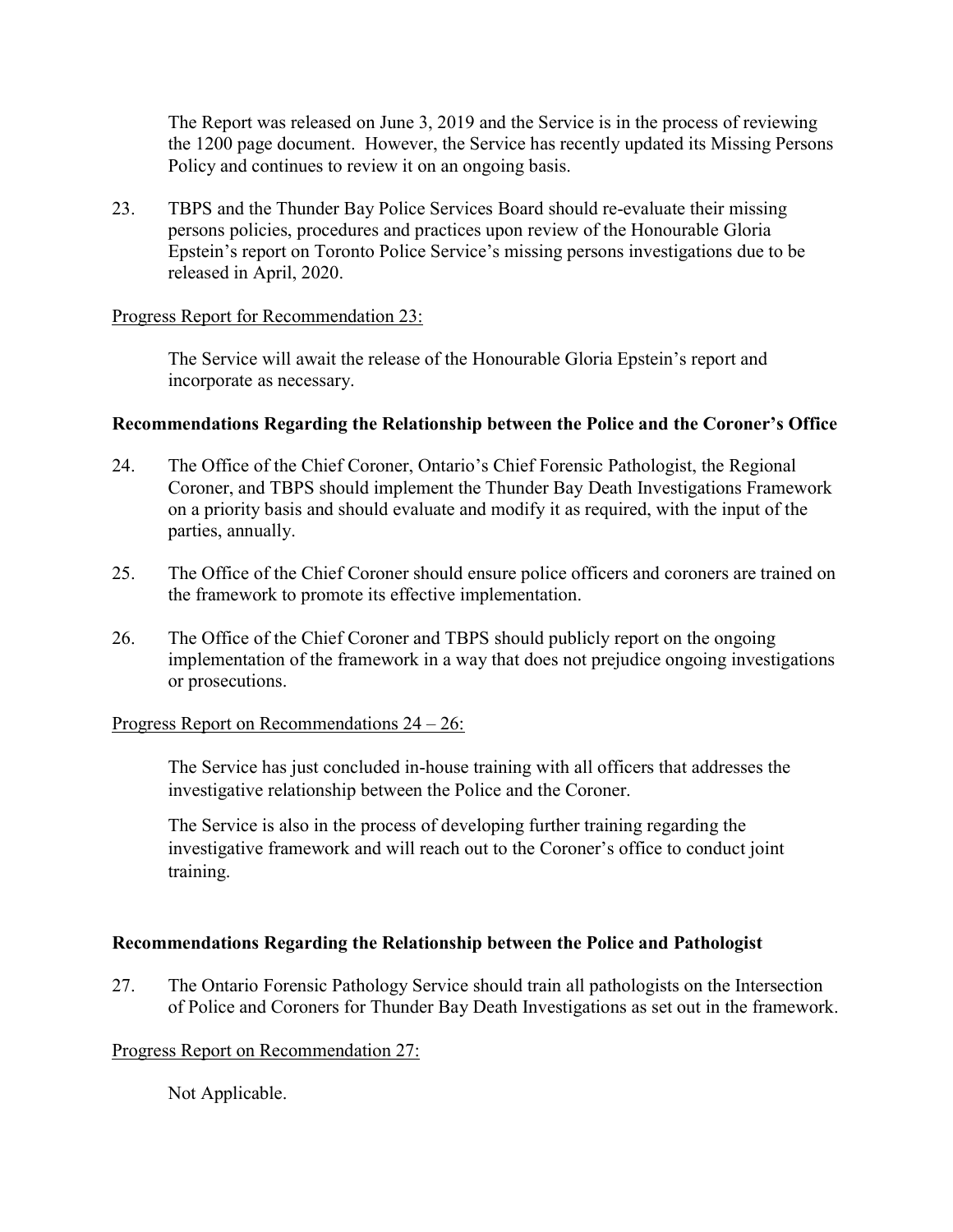28. TBPS should reflect, in its procedures and training, fundamental principles to define the relationship between investigators and pathologists.

### Progress Report on Recommendation 28:

The Service's Sudden Death Policy has been fully reviewed and revised to incorporate the above. Also, as stated above, training has been completed that addresses the relationship between the investigators and pathologists.

29. The Ontario Forensic Pathology Service should establish a Forensic Pathology Unit in Thunder Bay, ideally housed alongside the Regional Coroner's Office.

## Progress Report on Recommendation 29:

Not Applicable.

30. If a Forensic Pathology Unit cannot be located in Thunder Bay, TBPS and the Ontario Forensic Pathology Service should establish, on a priority basis, procedures to ensure timely and accurate exchange of information on sudden death and homicide investigations and regular case-conferencing on such cases.

## Progress Report on Recommendation 30:

In Process.

31. The Ontario Forensic Pathology Service should provide autopsy services compatible with cultural norms in Indigenous communities.

### Progress Report on Recommendation 31:

Not Applicable.

# Recommendations Regarding Racism in TBPS Policing – General

32. TBPS should focus proactively on actions to eliminate systemic racism, including removing systemic barriers and the root causes of racial inequities in the service. TBPS should undertake a human rights reorganizational change strategy and action plan as recommended by the Ontario Human Rights Commission in October 2016.

### Progress Report on Recommendation 32:

Senior Management and Board Members did undergo Human Rights Training provided by the Commissioner. However, when the Chief requested assistance from the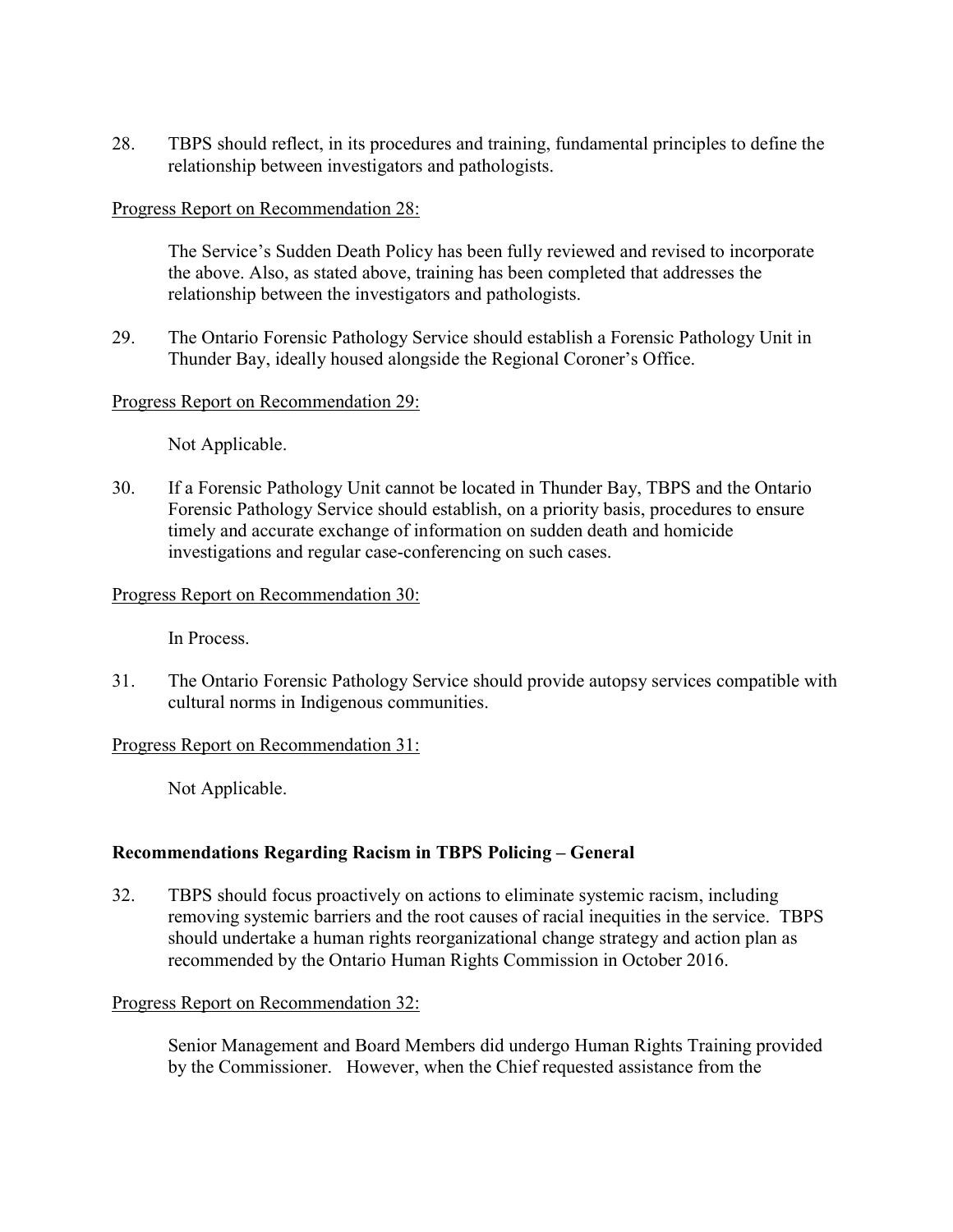Commissioner on a more fundamental level, the Chief was told that the Commissioner did not have the resources to assist in a formal capacity.

The Service is currently undergoing an Organizational Change project initiated by the Chief of Police.

Since February 2017, the Service has begun its Organizational Change Project, with the help of consultant Dr. Leisa Desmoulins of Lakehead University, Department of Aboriginal Education.

The Change Project includes four (4) areas of change. Those areas are: Aboriginal Liaison Unit, Recruitment, Communication and Training. The roll out of these initiatives will overlap but will begin with the Aboriginal Liaison Unit. This was approved by the Police Services Board in October of 2017.

In December 2017 the Service asked its employees to complete an internal survey that will serve as the baseline for the project as to the composition and make up of our organization. The survey was open for completion until January 5, 2018.

Between January  $8<sup>th</sup>$  and  $22<sup>nd</sup>$ ,  $2018$ , the Service put out 2 advertisements, internal and external, to have members join the working group to assist in implementing the organizational changes. There are three (3) community members and four (4) service members sitting on the working group.

The first meeting was held in April 2018 and the first area of change is the Aboriginal Liaison Unit.

Since this time, the Organizational Change Committee has identified areas of change and will be presenting to the Police Services Board in September of 2019.

Additionally, in March of 2019, the Chief of Police and the majority of the TBPS Senior Management team, along with the TBPS Board and members of the Thunder Bay Police Association, completed cultural awareness training provided by the Indigenous Justice Division with the Ministry of the Attorney General.

33. TBPS leadership should publicly and formally acknowledge that racism exists at all levels within the police service and it will not tolerate racist views or actions. TBPS leadership should engage with Indigenous communities on the forum for and content of these acknowledgements. This would be an important step in TBPS advancing reconciliation with Indigenous people.

### Progress Report on Recommendation 33:

On the day the Systemic Review Report was released, the existence of systemic racism was acknowledged. It was also reiterated by TBPS leadership that racist views and actions are not, and will never be, tolerated by the Service. The Chief also acknowledged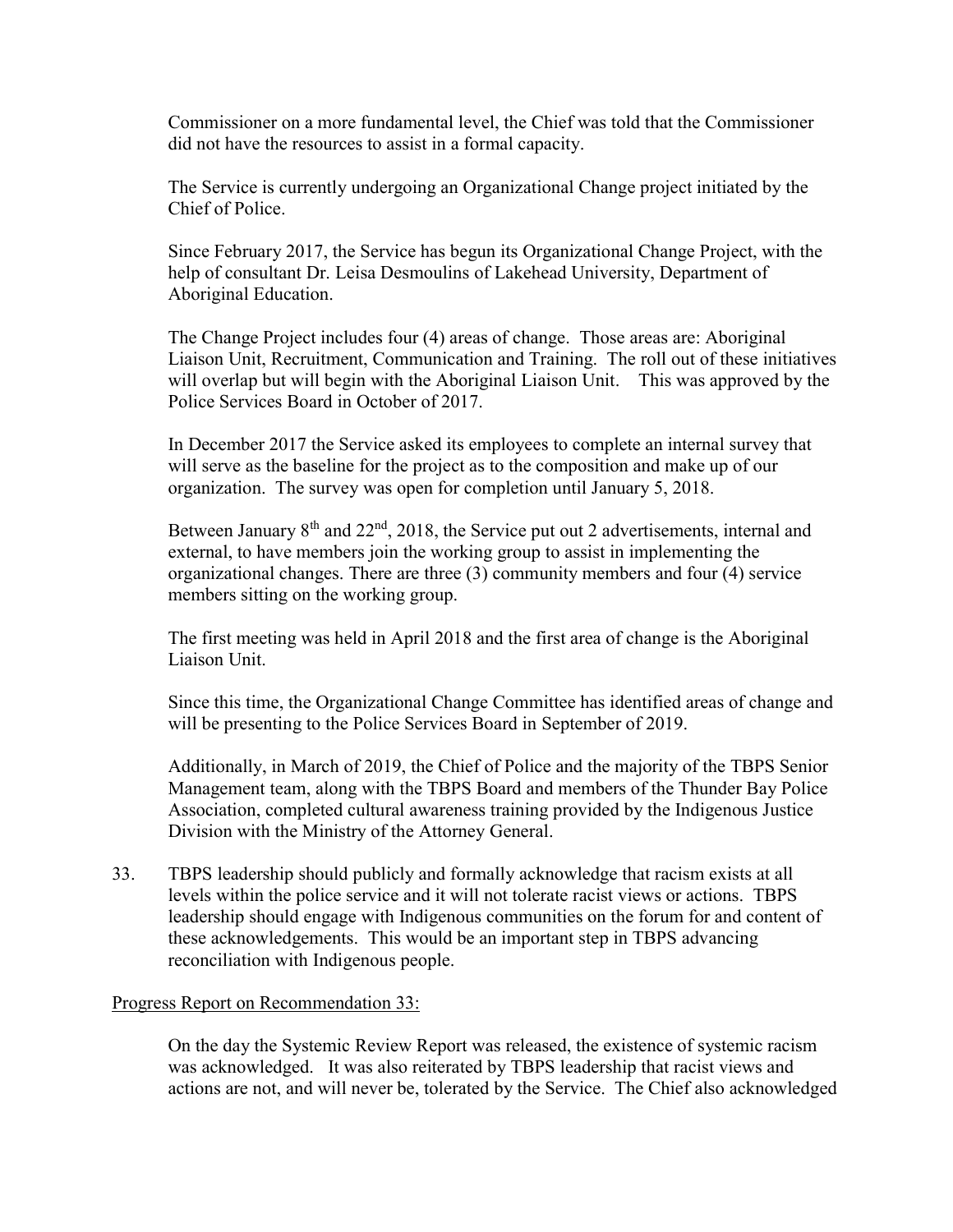the existence of systemic racism within the Service and the Board during the Board's Acknowledgement and Reconciliation Circle on January 13, 2019.

34. The Thunder Bay Police Services Board should publicly and formally acknowledge racism exists within TBPS and take a leadership role in repairing the relationship between TBPS and Indigenous communities. This too, is an important step in TBPS advancing reconciliation with Indigenous people.

### Progress Report on Recommendation 34:

Not Applicable.

35. TBPS leadership should create a permanent advisory group involving the police chief and Indigenous leadership with a defined mandate, regular meetings and a mechanism for crisis-driven meetings to address racism within TBPS and other issues.

## Progress Report on Recommendation 35:

Currently, there is a group called the Executive Committee on Indigenous and Diversity Issues which meets quarterly. This Committee acts as an advisory group to the Chief of Police when major incidents occur that require community input. However, this Committee will need to be re-defined to better meet this recommendation.

# Recommendations Regarding Racism in TBPS Policing – Training

- 36. TBPS should work with training experts, Indigenous leaders, Elders and the Indigenous Justice Division of the Ministry of the Attorney General to design and implement mandatory Indigenous cultural competency and anti-racism training for all TBPS officers and employees, that:
	- a. Is ongoing throughout the career of a TBPS officer or employee
	- b. Involves "experiential training" that includes Indigenous Elders and community members who can share their perspective and answer questions based on their own lived experiences
	- c. Is informed by content determined at the local level, and informed by all best practices
	- d. Is interactive and allows for respectful dialogue involving all participants
	- e. Reflects the diversity within Indigenous communities, rather than focusing on one culture to the exclusion of others
	- f. Explains how the diversity of Indigenous people and pre and post contact history is relevant to the ongoing work of TBPS officers and employees. For example,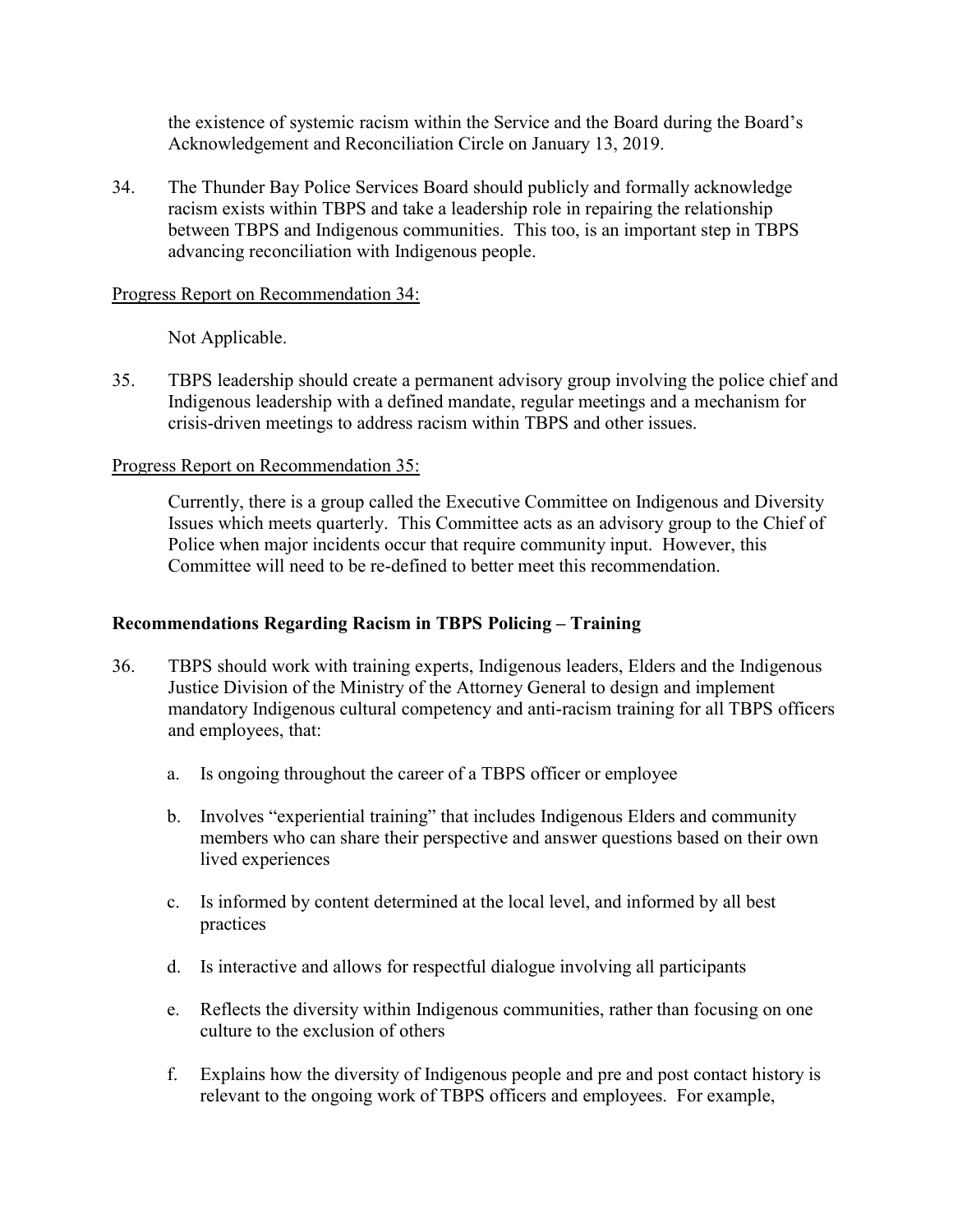Indigenous culture and practices are highly relevant to how officers should serve Indigenous people, conduct missing persons investigations, build trust, accommodate practices associated with the deaths of loved ones and avoid micro-aggressions. Micro-aggressions are daily verbal or non-verbal slights, snubs, or insults that communicate, often inadvertently, derogatory or negative messages to members of vulnerable or marginalized communities.

37. TBPS should ensure the Indigenous cultural competency training recommended in this report is accompanied by initiatives in collaboration with First Nations police services that allow TBPS officers to train or work with First Nations police services and visit remote First Nations to provide outreach.

### Progress Report on Recommendation 36 & 37:

In Process. We have reached out to various organizations, and continue to do so, to obtain training ideas so we can make an informed decision. We are doing so in conjunction with the Board.

The Organizational Change Committee Coordinator, Dr. Leisa Desmoulins, will work with the Chief of Police to determine the appropriate training to meet the above guidelines.

38. TBPS leadership should provide greater support for voluntarism by attending relevant sporting or community events.

#### Progress Report on Recommendation 38:

TBPS leadership does provide support for voluntarism. The Chief of Police attends many community events and ensures she is out in the community in support of as many events as possible. Other members of our leadership team volunteer for various organizations such as Special Olympics and the Youth Corps.

Within the last year, the Chief of Police has added to the TBPS Board agenda a public acknowledgement of the TBPS members. When a member is identified as having demonstrated an outstanding commitment to volunteering their time within the community, they are presented with a certificate of recognition.

Additionally, with a new leadership team, a greater emphasis is being placed on attending events, especially those that the officer's volunteer at, to show support and encourage more community involvement.

As part of the Organizational Change Committee revamping of the Aboriginal Liaison Unit portion, the Chief of Police and members of the Senior Command Team participated in a naming ceremony for the Aboriginal Liaison Unit, which included teachings, a sweat lodge, and a feast.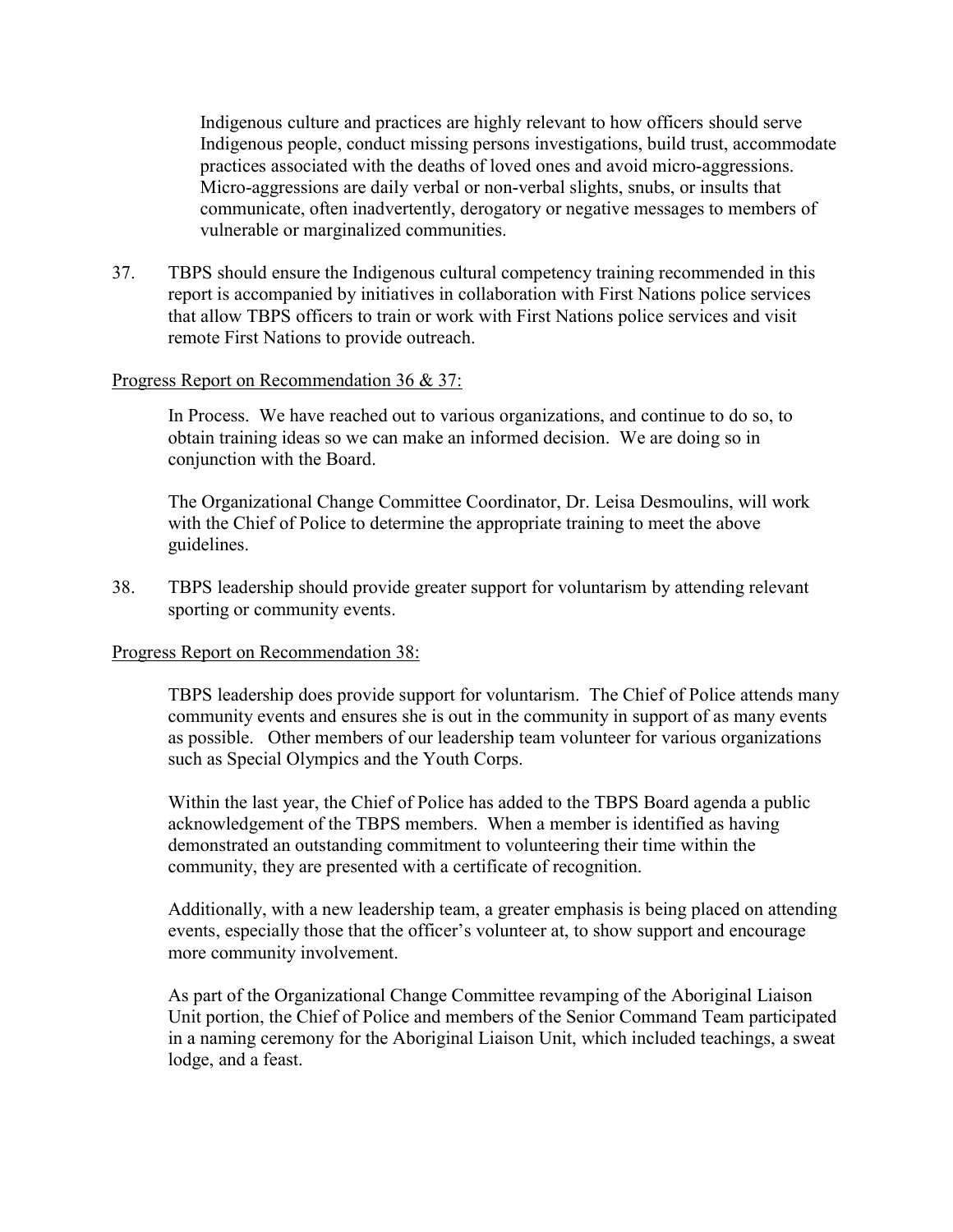39. TBPS should develop and enhance additional cultural awareness training programs relating to the diverse community it serves.

### Progress Report on Recommendation 39:

In Process. Please see progress reports relating to Recommendations 32, 36, and 37.

Recommendations on Racism in TBPS Policing – Recruitment and Job Promotion

40. TBPS should implement psychological testing designed to eliminate applicants who have or express racist views and attitudes. In Ontario, such specific testing is not done. It can be tailored to the TBPS experience. This testing should be implemented in Thunder Bay on a priority basis.

### Progress Report on Recommendation 40:

This recommendation is under review and information has been requested from the appropriate parties.

In the interim, our Human Resources department has added a battery of additional tests to the current psychological testing portion of the hiring process. These tests measure factors such as interpersonal difficulties, off duty misconduct, unprofessional conduct, racially offensive conduct, sexually offensive conduct, and potential for reprimand and suspension.

41. TBPS should, on a priority basis, create and adopt a proactive strategy to increase diversity within the service, with prominence given to Indigenous candidates.

### Progress Report on Recommendation 41:

In addition to the Organizational Change Project, the Service has begun to increase the capacity and staff within the Human Resources department. This will allow for there to be a focus on recruitment and diversifying the Service.

As a starting point, the Service has already conducted a base line survey as part of its Organizational Change Committee which is discussed at Recommendation 32.

The Service is also currently looking at its promotional policy to allow for more inclusion and diversity throughout the ranks.

This Recommendation will advance in conjunction with the recommendations found in the OCPC Report (recommendations 13 and 14) that call on the Chief of Police to present a multi-year recruitment strategy to the Board.

42. TBPS leadership should link job promotion to demonstrated Indigenous cultural competency.